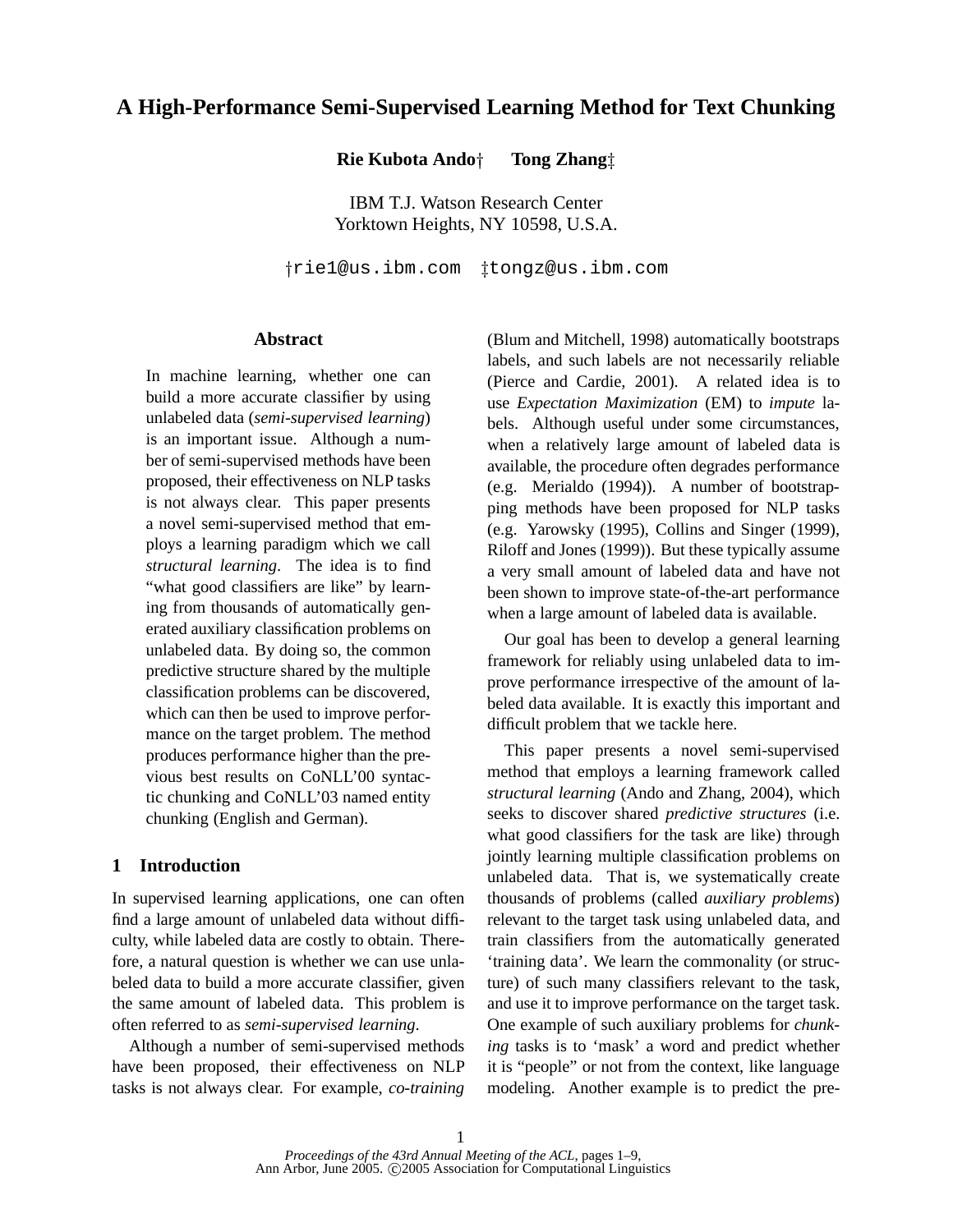diction of some classifier trained for the target task. These auxiliary classifiers can be adequately learned since we have very large amounts of 'training data' for them, which we automatically generate from a very large amount of unlabeled data.

The contributions of this paper are two-fold. First, we present a novel robust semi-supervised method based on a new learning model and its application to chunking tasks. Second, we report higher performance than the previous best results on syntactic chunking (the CoNLL'00 corpus) and named entity chunking (the CoNLL'03 English and German corpora). In particular, our results are obtained by using unlabeled data as the *only* additional resource while many of the top systems rely on hand-crafted resources such as large name gazetteers or even rulebased post-processing.

# **2 A Model for Learning Structures**

This work uses a linear formulation of structural learning. We first briefly review a standard linear prediction model and then extend it for structural learning. We sketch an optimization algorithm using SVD and compare it to related methods.

### **2.1 Standard linear prediction model**

In the standard formulation of supervised learning, we seek a *predictor* that maps an input vector  $x \in \mathcal{X}$ to the corresponding output  $y \in \mathcal{Y}$ . *Linear prediction models* are based on real-valued predictors of the form  $f(\mathbf{x}) = \mathbf{w}^T \mathbf{x}$ , where **w** is called a *weight vector*. For binary problems, the sign of the linear prediction gives the class label. For <sup>k</sup>-way classification (with  $k > 2$ ), a typical method is *winner takes all*, where we train one predictor per class and choose the class with the highest output value.

A frequently used method for finding an accurate predictor ^ <sup>f</sup> is regularized *empirical risk minimization (ERM)*, which minimizes an empirical loss of the predictor (with regularization) on the  $n$  training examples  $\{(\mathbf{X}_i, Y_i)\}$ :

$$
\hat{f} = \arg\min_{f} \left( \sum_{i=1}^{n} L(f(\mathbf{X}_i), Y_i) + r(f) \right)
$$

 $L(\cdot)$  is a *loss function* to quantify the difference between the prediction  $f(\mathbf{X}_i)$  and the true output  $Y_i$ , and  $r(\cdot)$  is a regularization term to control the model complexity. ERM-based methods for discriminative learning are known to be effective for NLP tasks such as chunking (e.g. Kudoh and Matsumoto (2001), Zhang and Johnson (2003)).

### **2.2 Linear model for structural learning**

We present a linear prediction model for structural learning, which extends the traditional model to multiple problems. Specifically, we assume that there exists a *low-dimensional predictive structure* shared by multiple prediction problems. We seek to discover this structure through *joint empirical risk minimization* over the multiple problems.

Consider m problems indexed by  $\ell \in \{1, \ldots, m\},\$ each with  $n_\ell$  samples  $(\mathbf{X}_i^{\ell}, Y_i^{\ell})$  indexed by  $i \in$  $\{1, \ldots, n_\ell\}$ . In our joint linear model, a predictor for problem  $\ell$  takes the following form

$$
f_{\ell}(\Theta, \mathbf{x}) = \mathbf{w}_{\ell}^T \mathbf{x} + \mathbf{v}_{\ell}^T \Theta \mathbf{x}, \ \ \Theta \Theta^T = \mathbf{I}, \qquad (1)
$$

where we use <sup>I</sup> to denote the identity matrix. Matrix  $\Theta$  (whose rows are orthonormal) is the common *structure parameter* shared by all the problems;  $w_\ell$ and  $v_\ell$  are weight vectors specific to each prediction problem  $\ell$ . The idea of this model is to discover a common low-dimensional predictive structure (shared by the  $m$  problems) parameterized by the projection matrix  $\Theta$ . In this setting, the goal of structural learning may also be regarded as *learning a good feature map*  $\Theta$ **x** — a low-dimensional feature vector parameterized by  $\Theta$ .

In joint ERM, we seek  $\Theta$  (and weight vectors) that minimizes the empirical risk summed over all the problems:

$$
[\hat{\Theta}, \{\hat{f}_{\ell}\}] = \underset{\Theta, \{f_{\ell}\}}{\arg \min} \sum_{\ell=1}^{m} \left( \sum_{i=1}^{n_{\ell}} \frac{L(f_{\ell}(\Theta, \mathbf{X}_{i}^{\ell}), Y_{i}^{\ell})}{n_{\ell}} + r(f_{\ell}) \right). \tag{2}
$$

It can be shown that using joint ERM, we can reliably estimate the optimal joint parameter  $\Theta$  as long as m is large (even when each  $n_\ell$  is small). This is the key reason why structural learning is effective. A formal PAC-style analysis can be found in (Ando and Zhang, 2004).

### **2.3 Alternating structure optimization (ASO)**

The optimization problem (2) has a simple solution using SVD when we choose square regularization: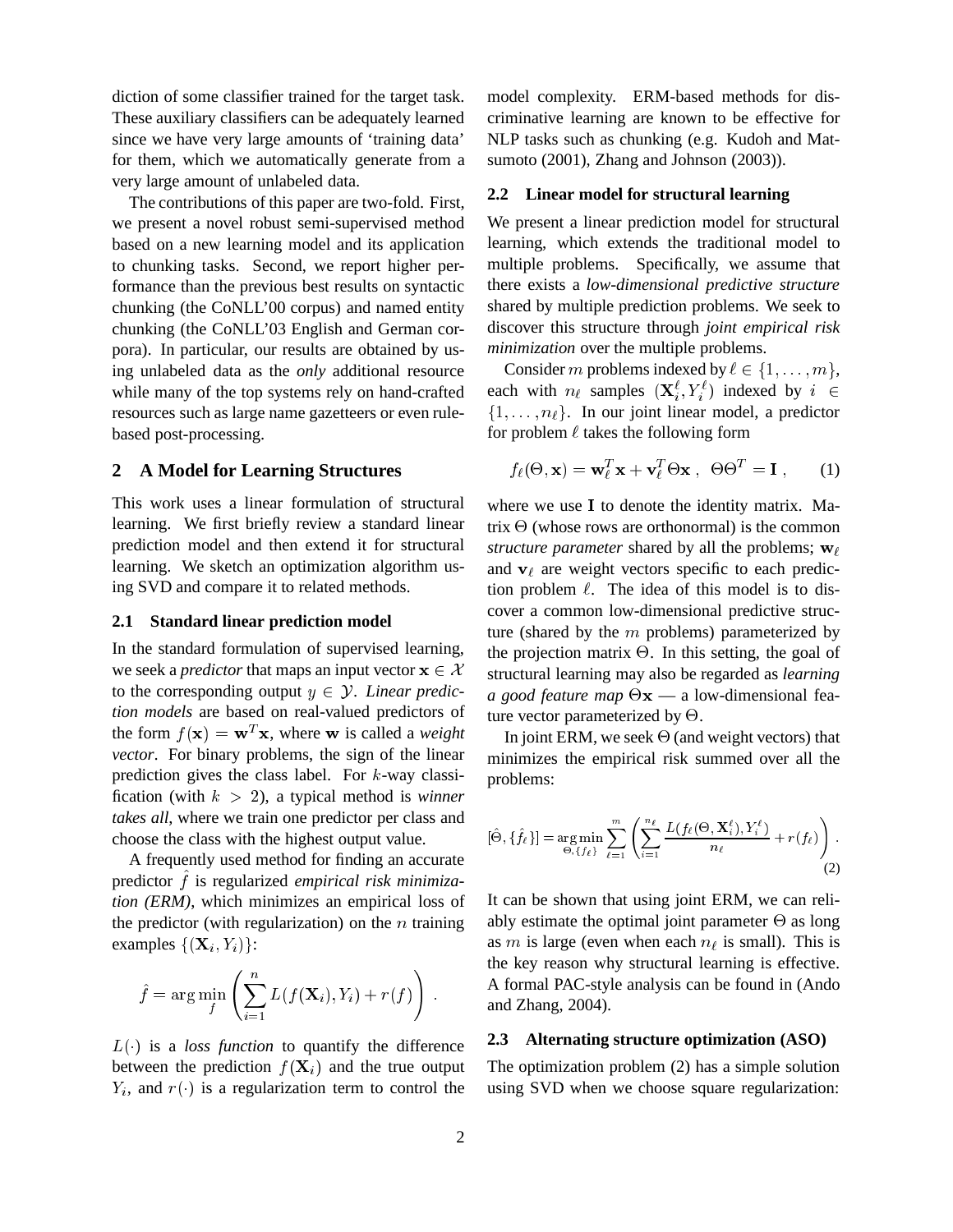$r(f_\ell) = \lambda \|\mathbf{w}_\ell\|_2^2$ , where the regularization parameter  $\lambda$  is given. For clarity, let  $u_\ell$  be a weight vector for problem  $\ell$  such that:  $\mathbf{u}_{\ell} = \mathbf{w}_{\ell} + \Theta^T \mathbf{v}_{\ell}$  . Then, (2) becomes the minimization of the joint empirical risk written as:

$$
\sum_{\ell=1}^m \left( \sum_{i=1}^{n_\ell} \frac{L(\mathbf{u}_\ell^T \mathbf{X}_i^\ell, Y_i^\ell)}{n_\ell} + \lambda \|\mathbf{u}_\ell - \Theta^T \mathbf{v}_\ell\|_2^2 \right) . \tag{3}
$$

This minimization can be approximately solved by the following alternating optimization procedure:

- Fix  $(\Theta, \{v_\ell\})$ , and find m predictors  $\{u_\ell\}$  that minimizes the joint empirical risk (3).
- Fix m predictors  $\{u_\ell\}$ , and find  $(\Theta, \{v_\ell\})$  that minimizes the joint empirical risk (3).
- Iterate until a convergence criterion is met.

In the first step, we train  $m$  predictors independently. It is the second step that couples all the problems. Its solution is given by the SVD (singular value decomposition) of the predictor matrix  $\mathbf{U} = [\mathbf{u}_1, \dots, \mathbf{u}_m]$ : the rows of the optimum  $\Theta$  are given by the most significant *left singular vectors*<sup>1</sup> of **U**. Intuitively, the optimum  $\Theta$  captures the maximal commonality of the m predictors (each derived from  $\mathbf{u}_\ell$ ). These m predictors are updated using the new structure matrix  $\Theta$  in the next iteration, and the process repeats.

Figure 1 summarizes the algorithm sketched above, which we call the *alternating structure optimization (ASO)* algorithm. The formal derivation can be found in (Ando and Zhang, 2004).

#### **2.4 Comparison with existing techniques**

It is important to note that this SVD-based ASO (SVD-ASO) procedure is fundamentally different from the usual principle component analysis (PCA), which can be regarded as dimension reduction in the *data space*  $X$ . By contrast, the dimension reduction performed in the SVD-ASO algorithm is on the *predictor space* (a set of predictors). This is possible because we observe multiple predictors from multiple learning tasks. If we regard the observed predictors as sample points of the predictor distribution in

**Input:** training data {(
$$
\mathbf{X}_i^{\ell}, Y_i^{\ell}
$$
)} (l = 1, ..., m)  
\n**Parameters:** dimension h and regularization param  $\lambda$   
\n**Output:** matrix  $\Theta$  with h rows  
\n**Initialize:**  $\mathbf{u}_{\ell} = 0$  ( $\ell = 1 ... m$ ), and arbitrary  $\Theta$   
\n**iterate:**  
\n**for**  $\ell = 1$  to m **do**  
\nWith fixed  $\Theta$  and  $\mathbf{v}_{\ell} = \Theta \mathbf{u}_{\ell}$ , solve for  $\hat{\mathbf{w}}_{\ell}$ :  
\n
$$
\hat{\mathbf{w}}_{\ell} = \arg \min_{\mathbf{w}_{\ell}} \left[ \sum_{i=1}^{n_{\ell}} \frac{L(\mathbf{w}_i^T \mathbf{X}_i^{\ell} + (\mathbf{v}_i^T \Theta) \mathbf{X}_i^{\ell}, Y_i^{\ell})}{n_{\ell}} + \lambda ||\mathbf{w}_{\ell}||_2^2 \right]
$$
\nLet  $\mathbf{u}_{\ell} = \hat{\mathbf{w}}_{\ell} + \Theta^T \mathbf{v}_{\ell}$   
\n**endfor**  
\nCompute the SVD of  $\mathbf{U} = [\mathbf{u}_1, ..., \mathbf{u}_m]$ .  
\nLet the rows of  $\Theta$  be the h left singular vectors of  $\mathbf{U}$   
\ncorresponding to the h largest singular values.  
\n**until converge**

Figure 1: SVD-based Alternating Structure Optimization (SVD-ASO) Algorithm

the predictor space (corrupted with estimation error, or noise), then SVD-ASO can be interpreted as finding the "principle components" (or commonality) of these predictors (i.e., "what good predictors are like"). Consequently the method *directly* looks for low-dimensional structures with the highest predictive power. By contrast, the principle components of input data in the data space (which PCA seeks) may *not* necessarily have the highest predictive power.

The above argument also applies to the feature generation from unlabeled data using LSI (e.g. Ando (2004)). Similarly, Miller et al. (2004) used word-cluster memberships induced from an unannotated corpus as features for named entity chunking. Our work is related but more general, because we can explore additional information from unlabeled data using many different auxiliary problems. Since Miller et al. (2004)'s experiments used a proprietary corpus, direct performance comparison is not possible. However, our preliminary implementation of the word clustering approach did not provide any improvement on our tasks. As we will see, our starting performance is already high. Therefore the additional information discovered by SVD-ASO appears crucial to achieve appreciable improvements.

# **3 Semi-supervised Learning Method**

For semi-supervised learning, the idea is to *create* many auxiliary prediction problems (relevant to the task) from unlabeled data so that we can learn the

<sup>&</sup>lt;sup>1</sup>In other words,  $\Theta$  is computed so that the best low-rank approximation of <sup>U</sup> in the least square sense is obtained by projecting U onto the row space of  $\Theta$ ; see e.g. Golub and Loan (1996) for SVD.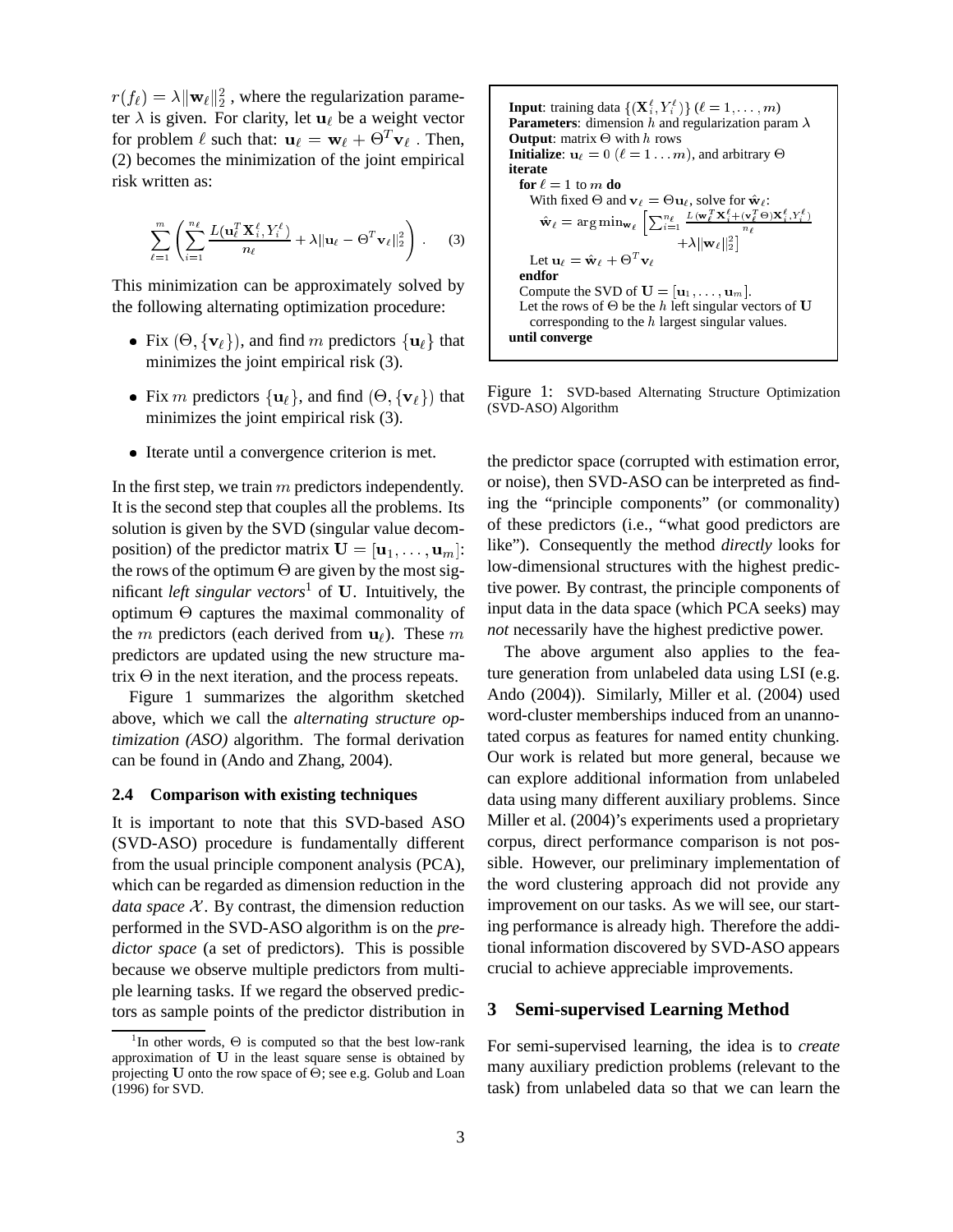shared structure  $\Theta$  (useful for the task) using the ASO algorithm. In particular, we want to create auxiliary problems with the following properties:

- *Automatic labeling*: we need to automatically generate various "labeled" data for the auxiliary problems from unlabeled data.
- *Relevancy*: auxiliary problems should be related to the target problem. That is, they should share a certain predictive structure.

The final classifier for the target task is in the form of (1), a linear predictor for structural learning. We fix  $\Theta$  (learned from unlabeled data through auxiliary problems) and optimize weight vectors <sup>w</sup> and <sup>v</sup> on the given labeled data. We summarize this semisupervised learning procedure below.

- 1. Create training data  $Z_{\ell} = \{ (\mathbf{X}_j, Y^{\ell}_j) \}$  for each auxiliary problem  $\ell$  from unlabeled data  $\{X_i\}.$
- 2. Compute  $\Theta$  from  $\{Z_{\ell}\}\$  through SVD-ASO.
- 3. Minimize the empirical risk on the labeled data:  $f = \arg \min_{f} \sum_{i=1}^{n}$  $\frac{L\left(J\left(\mathbf{\Theta},\mathbf{\Lambda}_{i}\right),Y_{i}\right)}{n}~+~\lambda\|\mathbf{w}\|_{2}^{2},$ where  $f(\Theta, \mathbf{x}) = \mathbf{w}^T \mathbf{x} + \mathbf{v}^T \Theta \mathbf{x}$  as in (1).

# **3.1 Auxiliary problem creation**

The idea is to discover useful features (which do not necessarily appear in the labeled data) from the unlabeled data through learning auxiliary problems. Clearly, auxiliary problems more closely related to the target problem will be more beneficial. However, even if some problems are less relevant, they will not degrade performance severely since they merely result in some irrelevant features (originated from irrelevant  $\Theta$ -components), which ERM learners can cope with. On the other hand, potential gains from relevant auxiliary problems can be significant. In this sense, our method is robust.

We present two general strategies for generating useful auxiliary problems: one in a completely unsupervised fashion, and the other in a partiallysupervised fashion.

# **3.1.1 Unsupervised strategy**

In the first strategy, we regard some observable substructures of the input data  $\mathcal X$  as auxiliary class labels, and try to predict these labels using other parts of the input data.

**Ex 3.1 Predict words.** *Create auxiliary problems by regarding the word at each position as an auxiliary label, which we want to predict from the context. For instance, predict whether a word is "Smith" or not from its context. This problem is relevant to, for instance, named entity chunking since knowing a word is "Smith" helps to predict whether it is part of a name. One binary classification problem can be created for each possible word value (e.g., "IBM", "he", "get", ). Hence, many auxiliary problems can be obtained using this idea.*

More generally, given a feature representation of the input data, we may mask some features as unobserved, and learn classifiers to predict these 'masked' features based on other features that are not masked. The automatic-labeling requirement is satisfied since the auxiliary labels are observable to us. To create relevant problems, we should choose to (mask and) predict features that have good correlation to the target classes, such as words on text tagging/chunking tasks.

### **3.1.2 Partially-supervised strategy**

The second strategy is motivated by co-training. We use two (or more) distinct feature maps:  $\Phi_1$ and  $\Phi_2$ . First, we train a classifier  $F_1$  for the target task, using the feature map  $\Phi_1$  and the labeled data. The auxiliary tasks are to predict the behavior of this classifier  $F_1$  (such as predicted labels) on the unlabeled data, by using the other feature map  $\Phi_2$ . Note that unlike co-training, we only use the classifier as a means of creating auxiliary problems that meet the relevancy requirement, instead of using it to bootstrap labels.

**Ex 3.2 Predict the top-**<sup>k</sup> **choices of the classifier.** *Predict the combination of* <sup>k</sup> *(a few) classes to which* F1 *assigns the highest output (confidence) values. For instance, predict whether*  $F_1$  *assigns the highest confidence values to* CLASS1 *and* CLASS2 *in this order.* By setting  $k = 1$ , the auxiliary task is simply to *predict the label prediction of classifier*  $F_1$ *. By set* $t$ *ting*  $k > 1$ , *fine-grained distinctions (related to intrinsic sub-classes of target classes) can be learned. From a c-way classification problem,*  $c!/(c-k)!$  *binary prediction problems can be created.*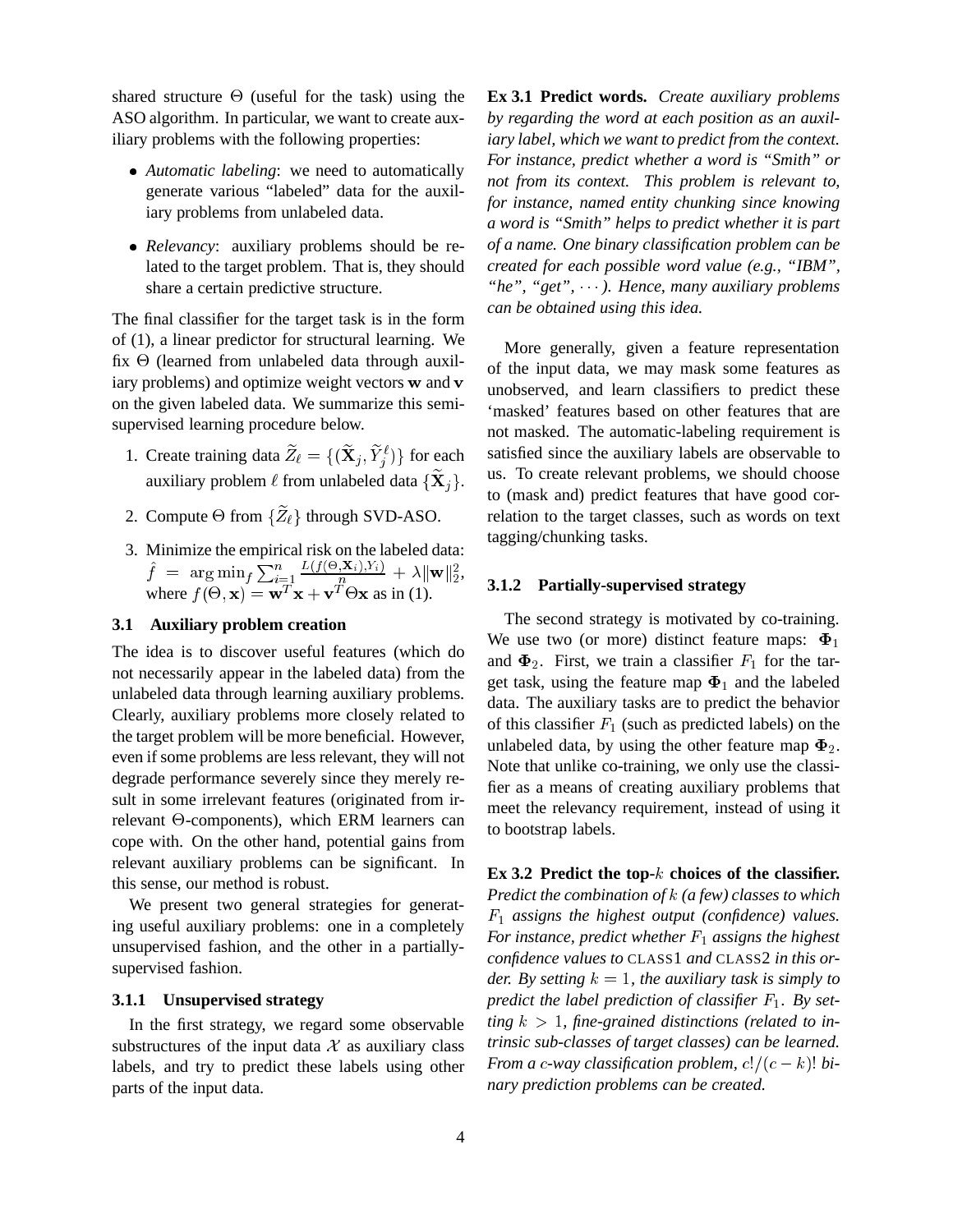### **4 Algorithms Used in Experiments**

Using auxiliary problems introduced above, we study the performance of our semi-supervised learning method on named entity chunking and syntactic chunking. This section describes the algorithmic aspects of the experimental framework. The taskspecific setup is described in Sections 5 and 6.

### **4.1 Extension of the basic SVD-ASO algorithm**

In our experiments, we use an extension of SVD-ASO. In NLP applications, features have natural grouping according to their types/origins such as 'current words', 'parts-of-speech on the right', and so forth. It is desirable to perform a localized optimization for each of such natural feature groups. Hence, we associate each feature group with a submatrix of structure matrix  $\Theta$ . The optimization algorithm for this extension is essentially the same as SVD-ASO in Figure 1, but with the SVD step performed separately for each group. See (Ando and Zhang, 2004) for the precise formulation. In addition, we regularize only those components of  $w_\ell$ which correspond to the non-negative part of  $\mathbf{u}_{\ell}$ . The motivation is that positive weights are usually directly related to the target concept, while negative ones often yield much less specific information representing 'the others'. The resulting extension, in effect, only uses the positive components of <sup>U</sup> in the SVD computation.

# **4.2 Chunking algorithm, loss function, training algorithm, and parameter settings**

As is commonly done, we encode chunk information into word tags to cast the chunking problem to that of sequential word tagging. We perform Viterbistyle decoding to choose the word tag sequence that maximizes the sum of tagging confidence values.

In all settings (including baseline methods), the loss function is a modification of the Huber's robust loss for regression:  $L(p, y) = \max(0, 1$  $py$ <sup>2</sup> if  $py \ge -1$ ; and  $-4py$  otherwise; with square regularization ( $\lambda = 10^{-4}$ ). One may select other loss functions such as SVM or logistic regression. The specific choice is not important for the purpose of this paper. The training algorithm is *stochastic gradient descent*, which is argued to perform well for regularized convex ERM learning formulations

(Zhang, 2004).

As we will show in Section 7.3, our formulation is relatively insensitive to the change in  $h$  (rowdimension of the structure matrix). We fix  $h$  (for each feature group) to 50, and use it in all settings.

The most time-consuming process is the training of  $m$  auxiliary predictors on the unlabeled data (computing <sup>U</sup> in Figure 1). Fixing the number of iterations to a constant, it runs in linear to  $m$  and the number of unlabeled instances and takes hours in our settings that use more than 20 million unlabeled instances.

### **4.3 Baseline algorithms**

**Supervised classifier** For comparison, we train a classifier using the same features and algorithm, but without unlabeled data ( $\Theta = 0$  in effect).

**Co-training** We test co-training since our idea of partially-supervised auxiliary problems is motivated by co-training. Our implementation follows the original work (Blum and Mitchell, 1998). The two (or more) classifiers (with distinct feature maps) are trained with labeled data. We maintain a pool of  $q$ unlabeled instances by random selection. The classifier proposes labels for the instances in this pool. We choose  $s$  instances for each classifier with high confidence while preserving the class distribution observed in the initial labeled data, and add them to the labeled data. The process is then repeated. We explore  $q=50K$ , 100K,  $s=50,100,500,1K$ , and commonly-used feature splits: 'current vs. context' and 'current+left-context vs. current+right-context'.

**Self-training** Single-view bootstrapping is sometimes called *self-training*. We test the basic selftraining<sup>2</sup>, which replaces multiple classifiers in the co-training procedure with a single classifier that employs all the features.

**co/self-training oracle performance** To avoid the issue of parameter selection for the co- and selftraining, we report their best possible *oracle performance*, which is the best F-measure number among all the co- and self-training parameter settings including the choice of the number of iterations.

 $2$ We also tested "self-training with bagging", which Ng and Cardie (2003) used for co-reference resolution. We omit results since it did not produce better performance than the supervised baseline.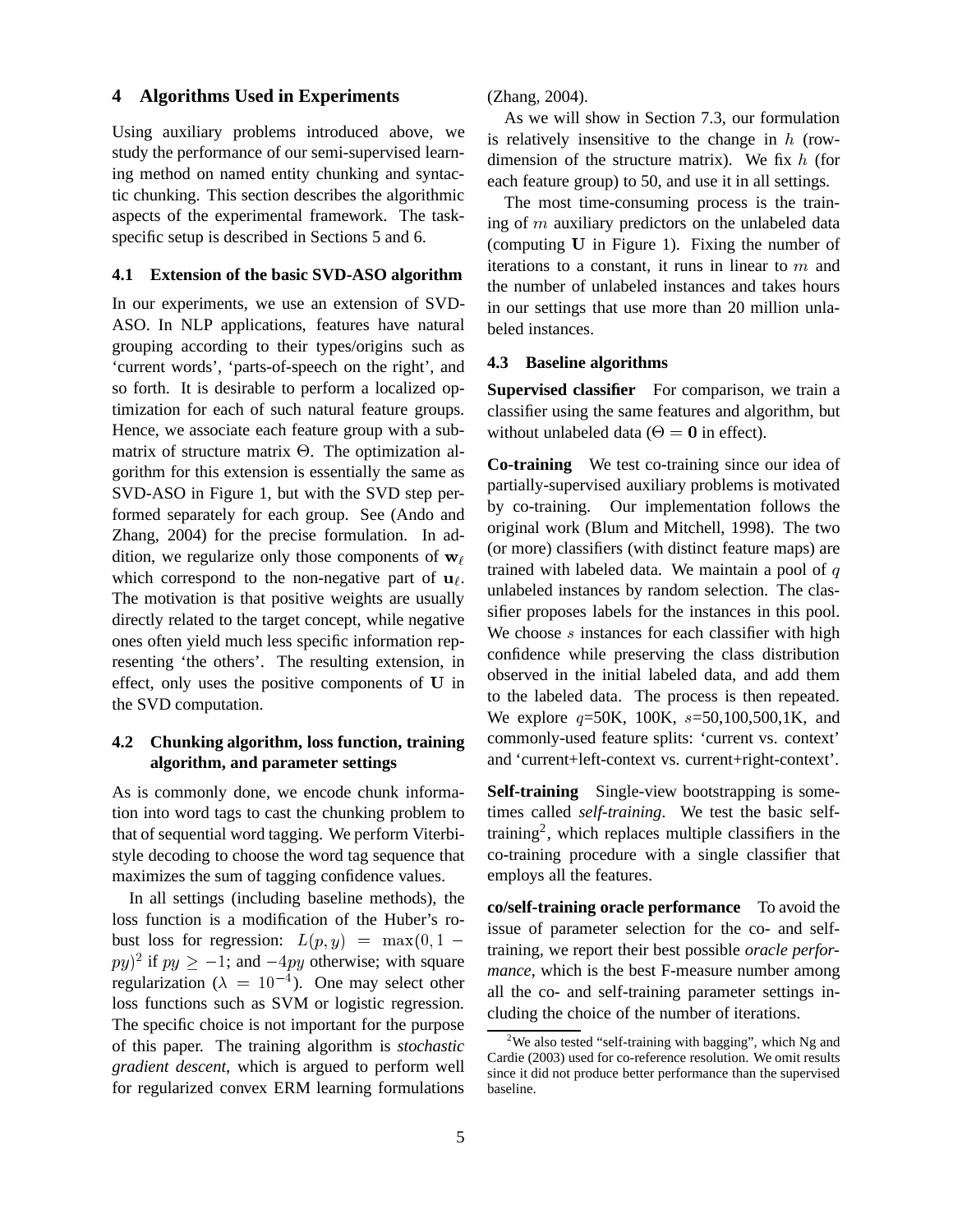- words, parts-of-speech (POS), character types, 4 characters at the beginning/ending in a 5-word window.
- words in a 3-syntactic chunk window.
- labels assigned to two words on the left.
- bi-grams of the current word and the label on the left.
- labels assigned to previous occurrences of the current word.

Figure 2: Feature types for named entity chunking. POS and syntactic chunk information is provided by the organizer.

# **5 Named Entity Chunking Experiments**

We report named entity chunking performance on the CoNLL'03 shared-task<sup>3</sup> corpora (English and German). We choose this task because the original intention of this shared task was to test the effectiveness of semi-supervised learning methods. However, it turned out that none of the top performing systems used unlabeled data. The likely reason is that the number of labeled data is relatively large  $(>200K)$ , making it hard to benefit from unlabeled data. We show that our ASO-based semi-supervised learning method (hereafter, *ASO-semi*) can produce results appreciably better than all of the top systems, by using unlabeled data as the *only* additional resource. In particular, we do not use any gazetteer information, which was used in all other systems.

The CoNLL corpora are annotated with four types of named entities: persons, organizations, locations, and miscellaneous names (e.g., "World Cup"). We use the official training/development/test splits. Our unlabeled data sets consist of 27 million words (English) and 35 million words (German), respectively. They were chosen from the same sources – Reuters and ECI Multilingual Text Corpus – as the provided corpora but disjoint from them.

# **5.1 Features**

Our feature representation is a slight modification of a simpler configuration (without any gazetteer) in (Zhang and Johnson, 2003), as shown in Figure 2. We use POS and syntactic chunk information provided by the organizer.

# **5.2 Auxiliary problems**

As shown in Figure 3, we experiment with auxiliary problems from Ex 3.1 and 3.2: "Predict current (or previous or next) words"; and "Predict *top-2* choices

| # of aux. | Auxiliary              | Features used for                |  |
|-----------|------------------------|----------------------------------|--|
| problems  | labels                 | learning aux problems            |  |
| 1000      | previous words         | all but previous words           |  |
| 1000      | current words          | all but current words            |  |
| 1000      | next words             | all but next words               |  |
| 72        | $F_1$ 's top-2 choices | $\Phi_2$ (all but left context)  |  |
| 72        | $F_2$ 's top-2 choices | $\Phi_1$ (left context)          |  |
| 72        | $F_3$ 's top-2 choices | $\Phi_4$ (all but right context) |  |
| 72        | $F_4$ 's top-2 choices | $\Phi_3$ (right context)         |  |

Figure 3: Auxiliary problems used for named entity chunking. 3000 problems 'mask' words and predict them from the other features on unlabeled data. 288 problems predict classifier  $F_i$ 's predictions on unlabeled data, where  $F_i$  is trained with labeled data using feature map  $\Phi_i$ . There are 72 possible top-2 choices from 9 classes (beginning/inside of four types of name chunks and 'outside').

of the classifier" using feature splits 'left context vs. the others' and 'right context vs. the others'. For word-prediction problems, we only consider the instances whose current words are either nouns or adjectives since named entities mostly consist of these types. Also, we leave out all but at most 1000 binary prediction problems of each type that have the largest numbers of positive examples to ensure that auxiliary predictors can be adequately learned with a sufficiently large number of examples. The results we report are obtained by using all the problems in Figure 3 unless otherwise specified.

| methods                               | test                                       |       | diff. from supervised |          |          |
|---------------------------------------|--------------------------------------------|-------|-----------------------|----------|----------|
|                                       | data                                       | F     | prec.                 | recall   | F        |
|                                       | English, small (10K examples) training set |       |                       |          |          |
| ASO-semi                              | dev.                                       | 81.25 | $+10.02$              | $+7.00$  | $+8.51$  |
| co/self oracle                        |                                            | 73.10 | $+0.32$               | $+0.39$  | $+0.36$  |
| ASO-semi                              | test                                       | 78.42 | $+9.39$               | $+10.73$ | $+10.10$ |
| co/self oracle                        |                                            | 69.63 | $+0.60$               | $+1.95$  | $+1.31$  |
| English, all (204K) training examples |                                            |       |                       |          |          |
| ASO-semi                              | dev.                                       | 93.15 | $+2.25$               | $+3.00$  | $+2.62$  |
| co/self oracle                        |                                            | 90.64 | $+0.04$               | $+0.20$  | $+0.11$  |
| ASO-semi                              | test                                       | 89.31 | $+3.20$               | $+4.51$  | $+3.86$  |
| co/self oracle                        |                                            | 85.40 | $-0.04$               | $-0.05$  | $-0.05$  |
| German, all (207K) training examples  |                                            |       |                       |          |          |
| ASO-semi                              | dev.                                       | 74.06 | $\overline{+7.04}$    | $+10.19$ | $+9.22$  |
| co/self oracle                        |                                            | 66.47 | $-2.59$               | $+4.39$  | $+1.63$  |
| ASO-semi                              | test                                       | 75.27 | $+4.64$               | $+6.59$  | $+5.88$  |
| co/self oracle                        |                                            | 70.45 | $-1.26$               | $+2.59$  | $+1.06$  |

### **5.3 Named entity chunking results**

Figure 4: Named entity chunking results. No gazetteer. Fmeasure and performance improvements over the supervised baseline in precision, recall, and F. For co- and self-training (baseline), the *oracle* performance is shown.

Figure 4 shows results in comparison with the supervised baseline in six configurations, each trained

<sup>3</sup> http://cnts.uia.ac.be/conll2003/ner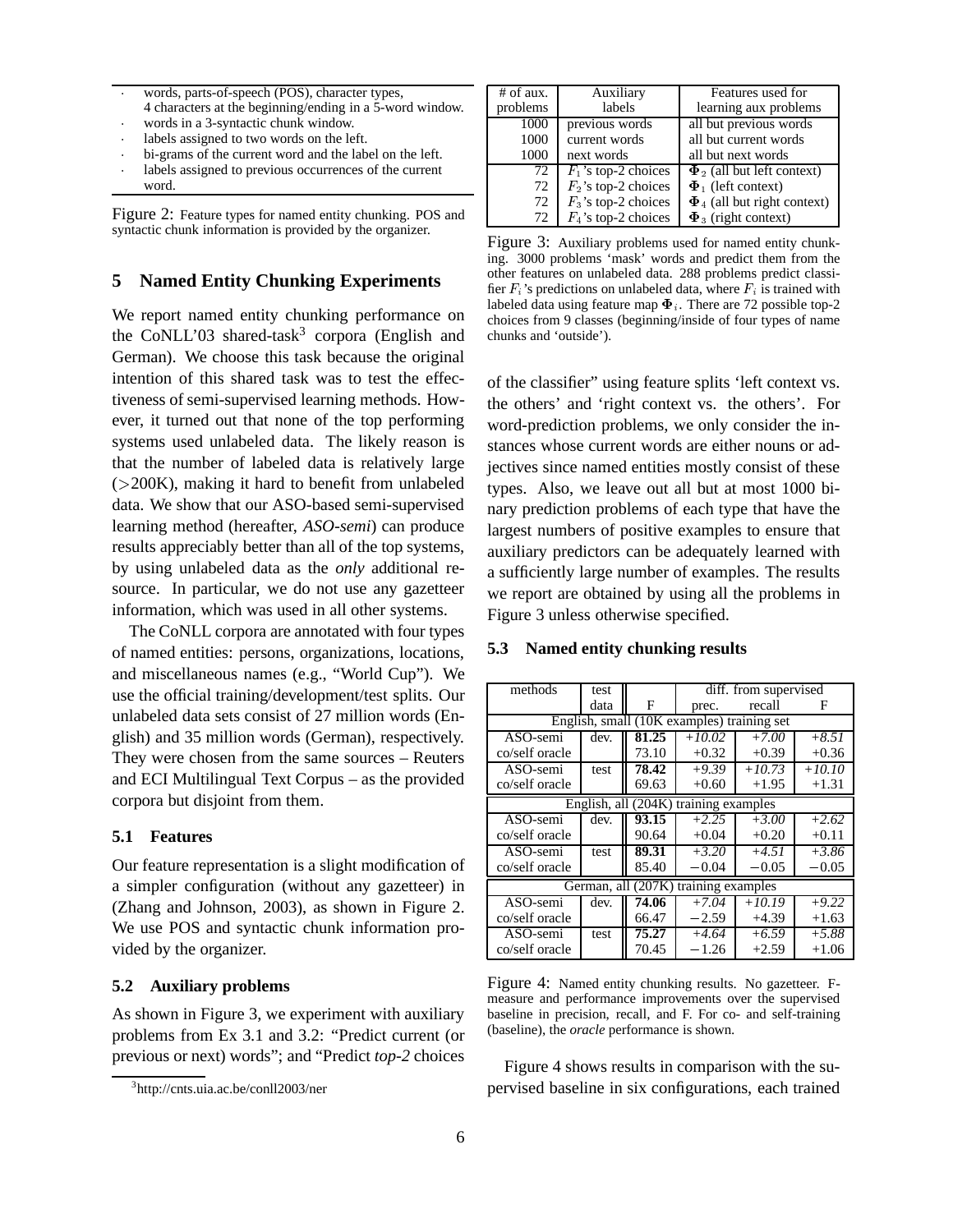with one of three sets of labeled training examples: a small English set (10K examples randomly chosen), the entire English training set (204K), and the entire German set (207K), tested on either the development set or test set. ASO-semi significantly improves both precision and recall in all the six configurations, resulting in improved F-measures over the supervised baseline by  $+2.62\%$  to  $+10.10\%$ .

Co- and self-training, at their *oracle performance*, improve recall but often degrade precision; consequently, their F-measure improvements are relatively low:  $-0.05\%$  to  $+1.63\%$ .

**Comparison with top systems** As shown in Figure 5, ASO-semi achieves higher performance than the top systems on both English and German data. Most of the top systems boost performance by external hand-crafted resources such as: large gazetteers<sup>4</sup>; a large amount (2 million words) of *labeled* data manually annotated with finer-grained named entities (FIJZ03); and rule-based post processing (KSNM03). Hence, we feel that our results, obtained by using unlabeled data as the only additional resource, are encouraging.

| System           | Eng.  | Ger.  | <b>Additional resources</b> |
|------------------|-------|-------|-----------------------------|
| ASO-semi         | 89.31 | 75.27 | unlabeled data              |
| FIJZ03           | 88.76 | 72.41 | gazetteers; 2M-word labeled |
|                  |       |       | data (English)              |
| CN <sub>03</sub> | 88.31 | 65.67 | gazetteers (English); (also |
|                  |       |       | very elaborated features)   |
| KSNM03           | 86.31 | 71.90 | rule-based post processing  |

Figure 5: Named entity chunking. F-measure on the test sets. Previous best results: FIJZ03 (Florian et al., 2003), CN03 (Chieu and Ng, 2003), KSNM03 (Klein et al., 2003).

### **6 Syntactic Chunking Experiments**

Next, we report syntactic chunking performance on the CoNLL'00 shared-task<sup>5</sup> corpus. The training and test data sets consist of the Wall Street Journal corpus (WSJ) sections 15–18 (212K words) and section 20, respectively. They are annotated with eleven types of syntactic chunks such as noun phrases. We

- uni- and bi-grams of words and POS in a 5-token window.
- word-POS bi-grams in a 3-token window.
- POS tri-grams on the left and right.
- labels of the two words on the left and their bi-grams.
- bi-grams of the current word and two labels on the left.

Figure 6: Feature types for syntactic chunking. POS information is provided by the organizer.

|                | prec. | recall | $\beta = 1$     |
|----------------|-------|--------|-----------------|
| supervised     | 93.83 | 93.37  | 93.60           |
| $ASO$ -semi    | 94.57 | 94.20  | $94.39 (+0.79)$ |
| co/self oracle | 93.76 | 93.56  | $93.66 (+0.06)$ |

Figure 7: Syntactic chunking results.

use the WSJ articles in 1991 (15 million words) from the TREC corpus as the unlabeled data.

#### **6.1 Features and auxiliary problems**

Our feature representation is a slight modification of a simpler configuration (without linguistic features) in (Zhang et al., 2002), as shown in Figure 6. We use the POS information provided by the organizer. The types of auxiliary problems are the same as in the named entity experiments. For word predictions, we exclude instances of punctuation symbols.

# **6.2 Syntactic chunking results**

As shown in Figure 7, ASO-semi improves both precision and recall over the supervised baseline. It achieves 94:39% in F-measure, which outperforms the supervised baseline by 0:79%. Co- and selftraining again slightly improve recall but slightly degrade precision at their oracle performance, which demonstrates that it is not easy to benefit from unlabeled data on this task.

**Comparison with the previous best systems** As shown in Figure 8, ASO-semi achieves performance higher than the previous best systems. Though the space constraint precludes providing the detail, we note that ASO-semi outperforms all of the previous top systems in both precision and recall. Unlike named entity chunking, the use of external resources on this task is rare. An exception is the use of output from a grammar-based full parser as features in ZDJ02+, which our system does not use. KM01 and CM03 boost performance by classifier combinations. SP03 trains conditional random fields for NP

<sup>&</sup>lt;sup>4</sup>Whether or not gazetteers are useful depends on their coverage. A number of top-performing systems used their own gazetteers in addition to the organizer's gazetteers and reported significant performance improvements (e.g., FIJZ03, CN03, and ZJ03).

<sup>5</sup> http://cnts.uia.ac.be/conll2000/chunking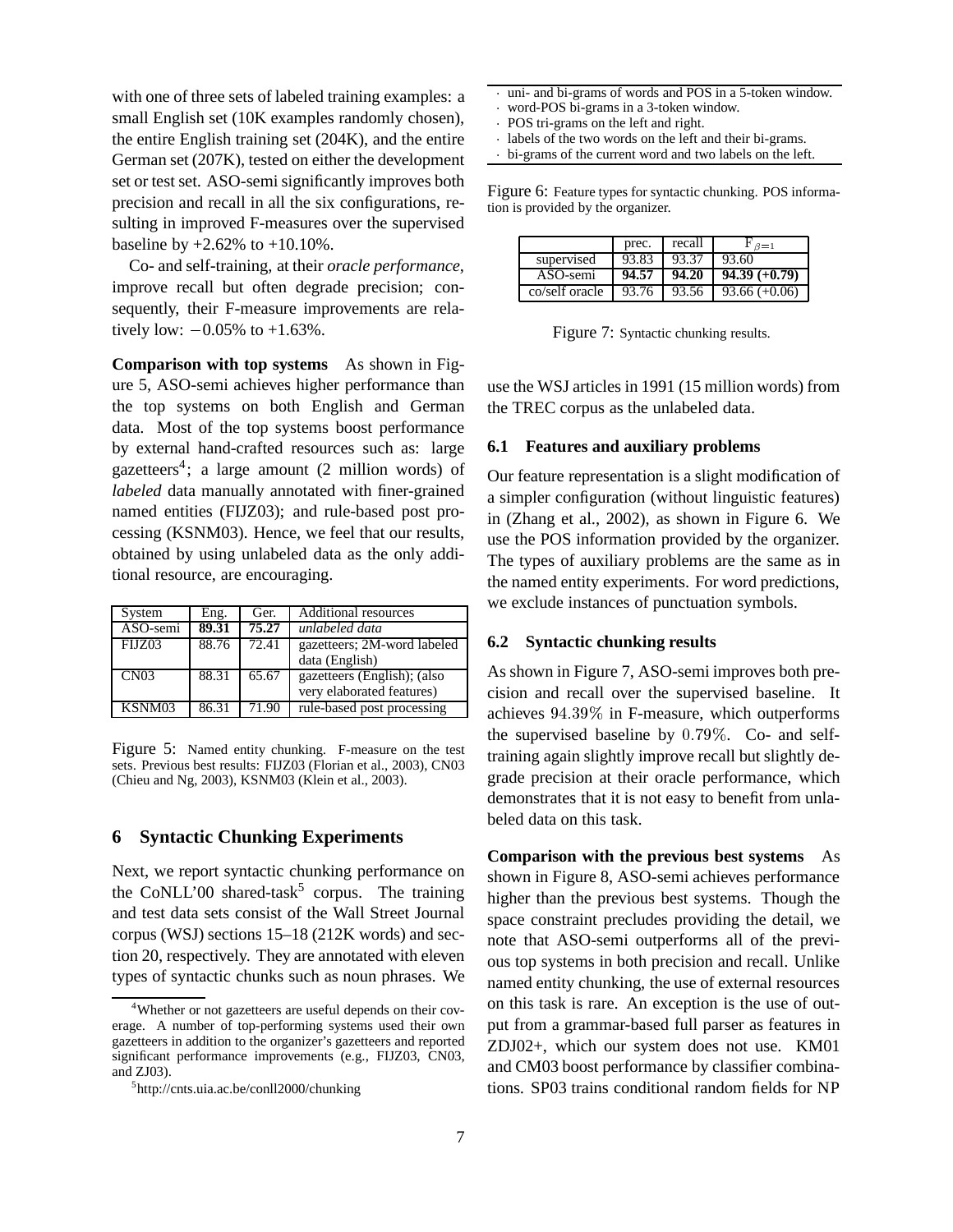|                  | all   | NP.   | description               |
|------------------|-------|-------|---------------------------|
| ASO-semi         | 94.39 | 94.70 | $+$ unlabeled data        |
| KM01             | 93.91 | 94.39 | <b>SVM</b> combination    |
| CM03             | 93.74 | 94.41 | perceptron in two layers  |
| SP <sub>03</sub> |       | 94.38 | conditional random fields |
| ZDJ02            | 93.57 | 93.89 | generalized Winnow        |
| $ZDJ02+$         | 94.17 | 94.38 | +full parser output       |

Figure 8: Syntactic chunking F-measure. Comparison with previous best results: KM01 (Kudoh and Matsumoto, 2001), CM03 (Carreras and Marquez, 2003), SP03 (Sha and Pereira, 2003), ZDJ02 (Zhang et al., 2002).

(noun phrases) only. ASO-semi produces higher NP chunking performance than the others.

# **7 Empirical Analysis**

### **7.1 Effectiveness of auxiliary problems**



Figure 9: Named entity F-measure produced by using individual types of auxiliary problems. Trained with the entire training sets and tested on the test sets.

Figure 9 shows F-measure obtained by computing  $\Theta$  from individual types of auxiliary problems on named entity chunking. Both types – "Predict words" and "Predict top-2 choices of the classifier" – are useful, producing significant performance improvements over the supervised baseline. The best performance is achieved when  $\Theta$  is produced from all of the auxiliary problems.

#### **7.2** Interpretation of  $\Theta$

To gain insights into the information obtained from unlabeled data, we examine the  $\Theta$  entries associated with the feature 'current words', computed for the English named entity task. Figure 10 shows the features associated with the entries of  $\Theta$  with the largest values, computed from the 2000 unsupervised auxiliary problems: "Predict previous words" and "Predict next words". For clarity, the figure only shows

| row# | Features corresponding to        | Interpretation |
|------|----------------------------------|----------------|
|      | significant $\Theta$ entries     |                |
| 4    | Ltd, Inc, Plc, International,    | organizations  |
|      | Ltd., Association, Group, Inc.   |                |
|      | Co, Corp, Co., Company,          | organizations  |
|      | Authority, Corp., Services       |                |
| Q    | PCT, N/A, Nil, Dec, BLN,         | no names       |
|      | Avg, Year-on-year, UNCH          |                |
| 11   | New, France, European, San,      | locations      |
|      | North, Japan, Asian, India       |                |
| 15   | Peter, Sir, Charles, Jose, Paul, | persons        |
|      | Lee, Alan, Dan, John, James      |                |
| 26   | June, May, July, Jan, March,     | months         |
|      | August, September, April         |                |

Figure 10: Interpretation of  $\Theta$  computed from wordprediction (unsupervised) problems for named entity chunking.

words beginning with upper-case letters (i.e., likely to be names in English). Our method captures the spirit of predictive word-clustering but is more general and effective on our tasks.

It is possible to develop a general theory to show that the auxiliary problems we use are helpful under reasonable conditions. The intuition is as follows. Suppose we split the features into two parts  $\Phi_1$  and  $\Phi_2$  and predict  $\Phi_1$  based on  $\Phi_2$ . Suppose features in  $\Phi_1$  are correlated to the class labels (but not necessarily correlated among themselves). Then, the auxiliary prediction problems are related to the target task, and thus can reveal useful structures of  $\Phi_2$ . Under some conditions, it can be shown that features in  $\Phi_2$  with similar predictive performance tend to map to similar low-dimensional vectors through  $\Theta$ . This effect can be empirically observed in Figure 10 and will be formally shown elsewhere.

### **7.3** Effect of the  $\Theta$  dimension



Figure 11: F-measure in relation to the row-dimension of  $\Theta$ . English named entity chunking, test set.

Recall that throughout the experiments, we fix the row-dimension of  $\Theta$  (for each feature group) to 50. Figure 11 plots F-measure in relation to the rowdimension of  $\Theta$ , which shows that the method is relatively insensitive to the change of this parameter, at least in the range which we consider.